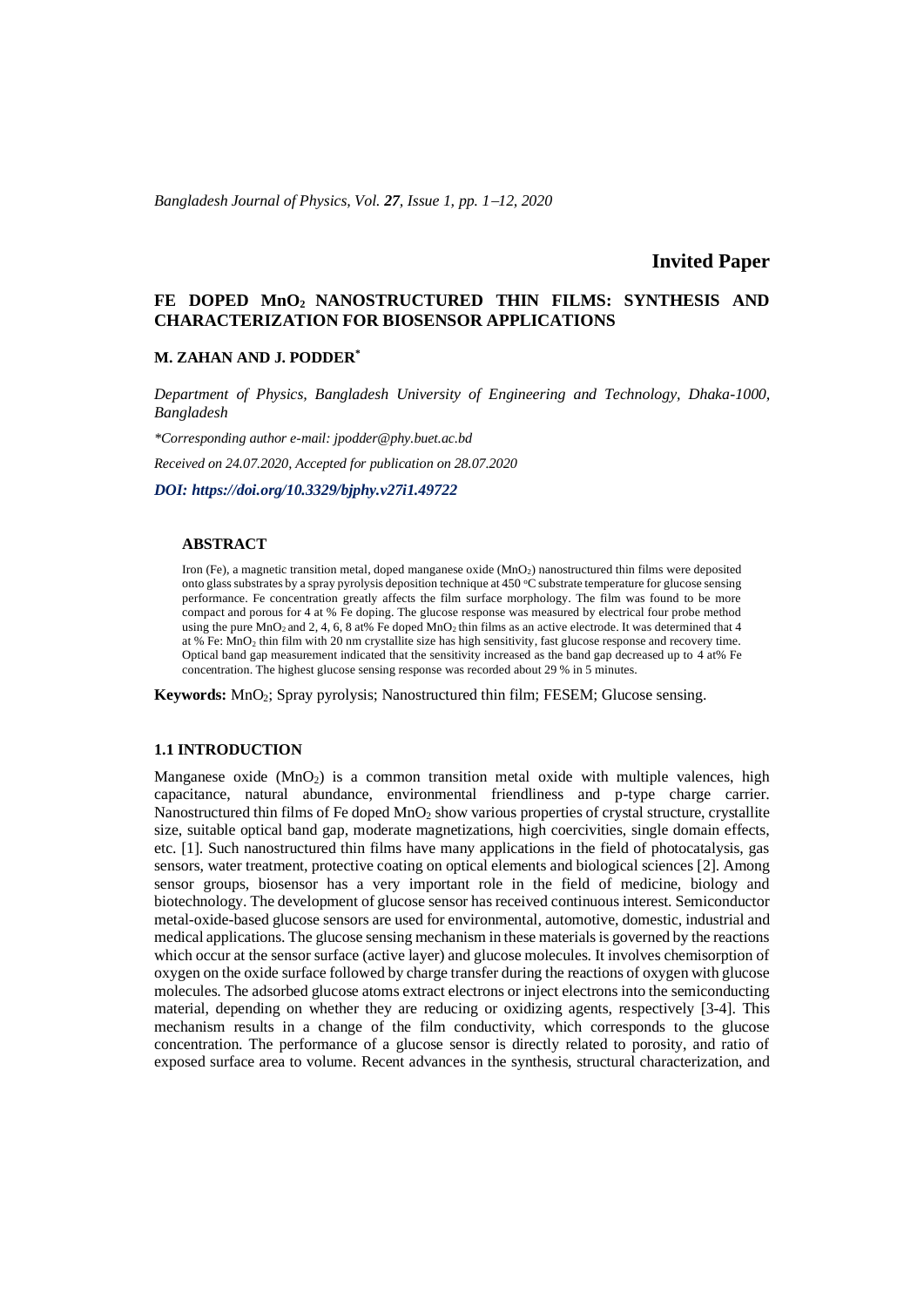investigation of physical properties of nanostructured metal oxides provide the opportunity to greatly improve the response of these materials for glucose sensing. Among the semiconductor metal  $\overline{\text{oxides}}$ , MnO<sub>2</sub> is the most widely applied oxide sensing materials due to its high mobility of conduction electrons and good chemical and thermal stability under operating conditions [5]. Various growth techniques have been reported in literature, such as wet chemical process [6], atomic layer deposition [7], pulsed laser deposition [8], metal-organic vapor phase epitaxy [9], electrochemical deposition [10], dip coating [11], spray pyrolysis technique (SPT) [12] and sputtering [13] for fabricating nanostructured  $MnO<sub>2</sub>$  thin film. The main objective of this work is to find out the surface morphological, structural, optical and electronic properties of  $MnO<sub>2</sub>$  thin films synthesized via spray pyrolysis method and to see the effect of Fe doping concentrations on the nanostructured MnO<sub>2</sub> thin films for fast and precise detection of glucose response in concentration.

### **2. SYNTHESIS AND PROCESSING**

## *2.1 Synthesis*

The analytical grade manganese (II) acetate tetra-hydrate  $[Mn(CH_3COO)_2.4H_2O](Merck, Germany,$  $99.5\%$  purity) and FeCl<sub>3</sub>were used as the starting materials. Deionized distilled water was used as a solvent and hydrochloric acid (HCl) as a stable reagent. D-glucose  $(C_6H_{12}O_6)$  and sodium hydroxide (NaOH) were used as precursors for sensitivity measurements. In this study Fe doped  $MnO<sub>2</sub>$  thin films with various Fe concentrations of 0, 2, 4, 6 and 8 at% were synthesized on plain glass substrate of area  $5 \times 2.5$  cm<sup>2</sup> with a suitable mask by an SPT. The substrates were soaked with acetone and distilled water in an ultrasonic cleaner for 30 min and subsequently dried in flowing hot air to execute a better adherence between the film and the substrate.

#### *2.2 Processing*

In a typical procedure, for pure  $MnO<sub>2</sub>$ , 0.1 M of  $Mn(CH<sub>3</sub>COO)<sub>2</sub>·4H<sub>2</sub>O$  was prepared in 100 mL of double distilled water including few drops of  $C_2H_3OH$  and the mixed solvent was stirred about 1 h to form a homogeneous fuscous slurry. For Fe doped MnO<sub>2</sub> (Fe:MnO<sub>2</sub>), 0.1 M of  $Mn(CH_3COO)_2$ <sup>2</sup>  $4H_2O$  and FeCl<sub>3</sub> powder were mixed into 100 mL of double distilled water including few drops of hydrochloric acid (HCl) as a stable reagent. After that, the solution was filtered and then sprayed through a fine bore in the form of fine droplets on pre-heated commercial glass substrates with a deposition time of 20 min. The temperature of the substrate was kept at 450 °C constant. The distance between the spray nozzle and the substrate was kept at 25 cm. The pressure of air as the carrier gas was maintained at 0.5 bar. The spray rate was maintained at 0.5 mL min−1 throughout the experiment. After deposition, the thin films were allowed to cool to room temperature. The as-deposited  $MnO_2$  and Fe:  $MnO_2$  thin films were found homogeneous and brown in color.

### *2.3 Characterization*

Field Emission Scanning Electron Microscope (FESEM) images were taken using JEOL JSM-7600F, operated at 20 kV under x100000 magnification and 100 nm scale bar lengths. The XRD spectra of the deposited films was recorded using a powder X-ray Diffractometer (model: PANalytical Empyrean series 2, using  $CuK_a$  radiation ( $\lambda = 1.54056\text{\AA}$ ) with a diffraction angle between 10° to 90°. The crystallite size was determined from the broadenings of corresponding Xray peaks by using Debye-Scherer's formula. Glucose sensitivity was determined by four probe method.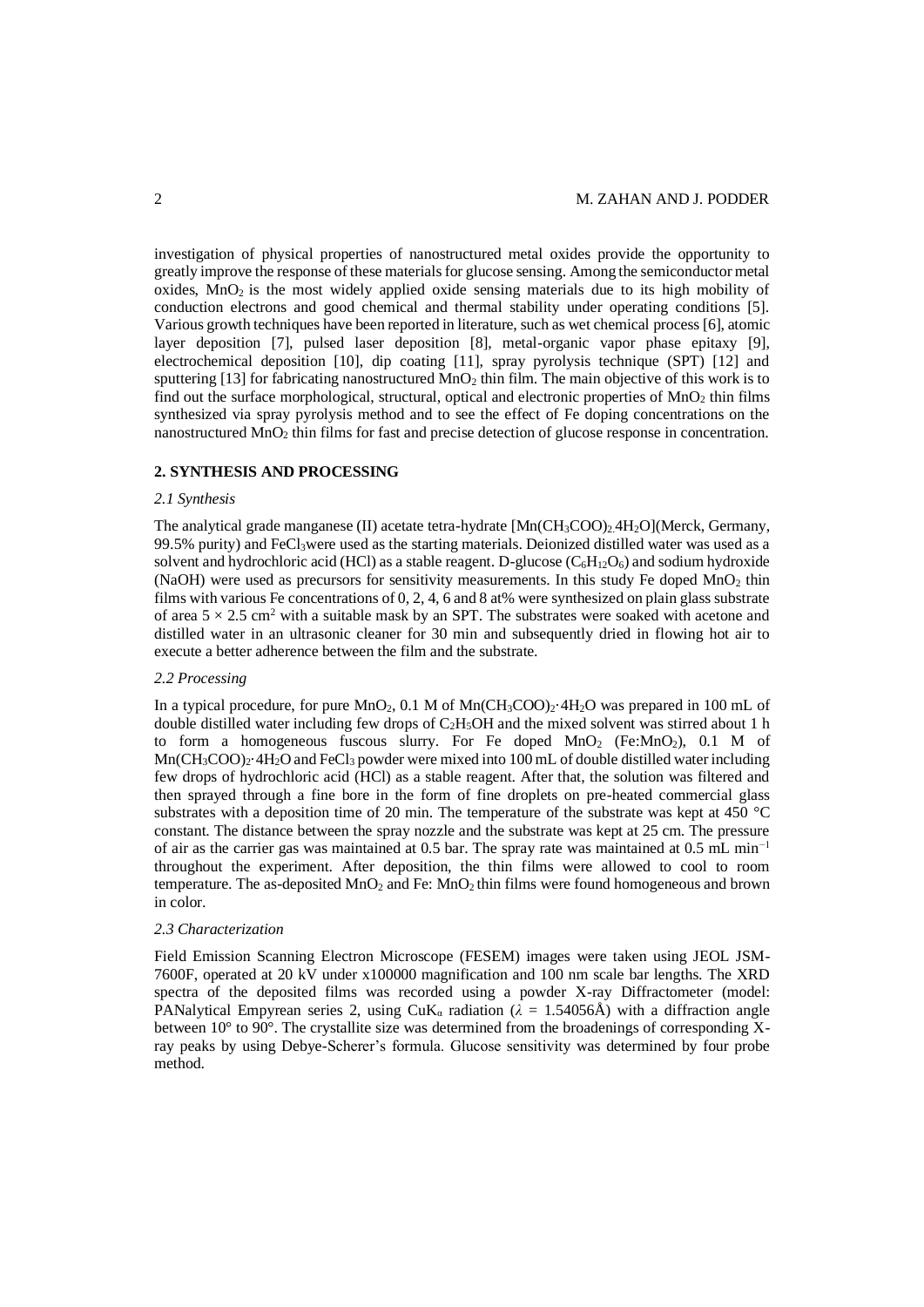### **3. RESULTS AND DISCUSSION**

#### *3.1 Structural characterization*

The surface morphology of pure  $MnO<sub>2</sub>$  and 4 at% Fe:  $MnO<sub>2</sub>$  is shown in Figure 1a and 1b, respectively. Figure 1a shows agglomerated nanoparticles and 1b porous surface. It is seen from the images that the surface quality of the films is good and have no cracks. It is seen in Figure 1a that the thin films consist of grains and the grains are of close-packed structure with round shape. Granular agglomerated nanoparticles are trotted out from the porous surface of 4 at% Fe: MnO<sub>2</sub> thin films as displayed in Figure 1b [14].



**Fig. 1.** (a) Pure MnO<sub>2</sub> agglomerated nanoparticles, and (b) 4 at% Fe: MnO<sub>2</sub> porous surface.

The unit cell of the crystal system was found to be the tetragonal structure with dominant peaks at (310), (101), (211) planes without any secondary phase as displayed in Figure 2. When Fe is introduced, the intensity of the three prominent peaks is changed. The variation in intensity indicates the incorporation of Fe ions into the lattice site of MnO2. In the doping process, the three prominent peaks are shifted from higher to lower angles due to the different ionic radii of  $Fe^{3+}$ and  $Fe^{2+}$ . For 4% Fe, the (002) peak shifts to lower angle due to the high ionic radius of Fe<sup>2+</sup> (70 pm). FESEM analysis also revealed that Fe concentration strongly influenced the grain size of the thin films. The crystallite size was estimated in the range of 20 nm to 30 nm using the Debye Scherer relation. The density of defects in the sample, termed as dislocation density (δ) which stands for the length of dislocation lines per unit volume of the crystal, has been calculated by  $\delta = \frac{1}{D^2}$  [15]. The XRD data suggest that Fe: MnO<sup>2</sup> has a lower crystallization due to the disorders or defects of lattices resulting from the excessive Fe dopants. The reason is that iron oxide is an amorphous nature and can influence the crystalline nature of  $\alpha$ -MnO<sub>2</sub>. The effect of Fe concentration on the dislocation density, crystallite size, and strain  $(\epsilon)$  in the MnO<sub>2</sub> crystal lattice along (101) is presented in Table 1.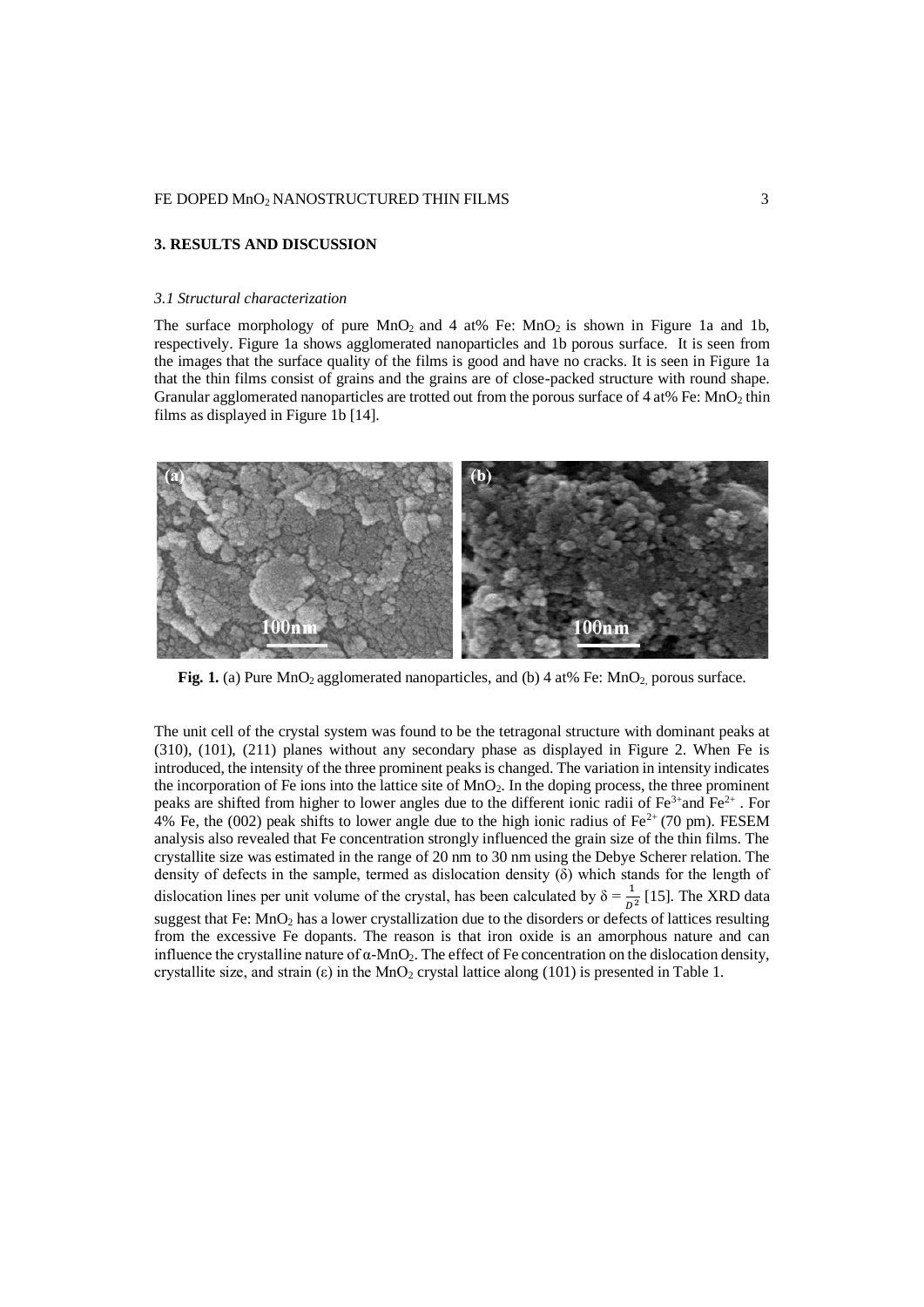

Fig. 2. X-ray diffraction patterns of pure MnO<sub>2</sub> and 2, 4, 6 and 8 at % Fe doped MnO<sub>2</sub> thin films.

|                |                                    |                                    |              | Table 1. Variation of structural parameters with Fe doping concentration |
|----------------|------------------------------------|------------------------------------|--------------|--------------------------------------------------------------------------|
| $E_0$ ot $0/2$ | $\mathbf{D}(\mathbf{n}\mathbf{m})$ | $\sim$ $\sim$ $\sim$ $\sim$ $\sim$ | $\alpha$ (A) | $Q_{train}$                                                              |

| Fe at% | $D$ (nm) | $a=b(A)$ | C(A)  | Strain                    | $\delta \times 10^{-3}$  |
|--------|----------|----------|-------|---------------------------|--------------------------|
|        |          |          |       | $\epsilon \times 10^{-3}$ | (lines/nm <sup>2</sup> ) |
|        | 24       | 9.852    | 2.863 | 1.423                     | 1.736                    |
| 2      | 22       | 9.822    | 2.861 | 1.512                     | 2.066                    |
| 4      | 20       | 9.798    | 2.862 | 1.835                     | 2.500                    |
| 6      | 28       | 9.778    | 2.860 | 1.137                     | 1.276                    |
|        | 30       | 9.762    | 2.859 | 0.996                     | 1.111                    |

With 2 at% Fe-doped MnO<sub>2</sub> thin films, the intensity of the peaks is reduced and FWHM is increased in comparison to undoped  $MnO<sub>2</sub>$  thin films revealing that the crystalline quality is weakened by introducing dopant. On the other hand, when the Fe-doping concentration is above 4 at%, (viz. 6 and 8 at%), crystalline quality is weakened again, indicated by the reduction of peak intensity and increased FWHM value in comparison to lower doping concentrations. This happens due to the creation of new nucleation centers from the dopant atoms is favorable for the growth of  $MnO<sub>2</sub>$ crystals. However, the crystalline quality is degraded further when the Fe-doping concentration is 8 at%. This may occur as the newer nucleation centers reach in saturation and due to the difference of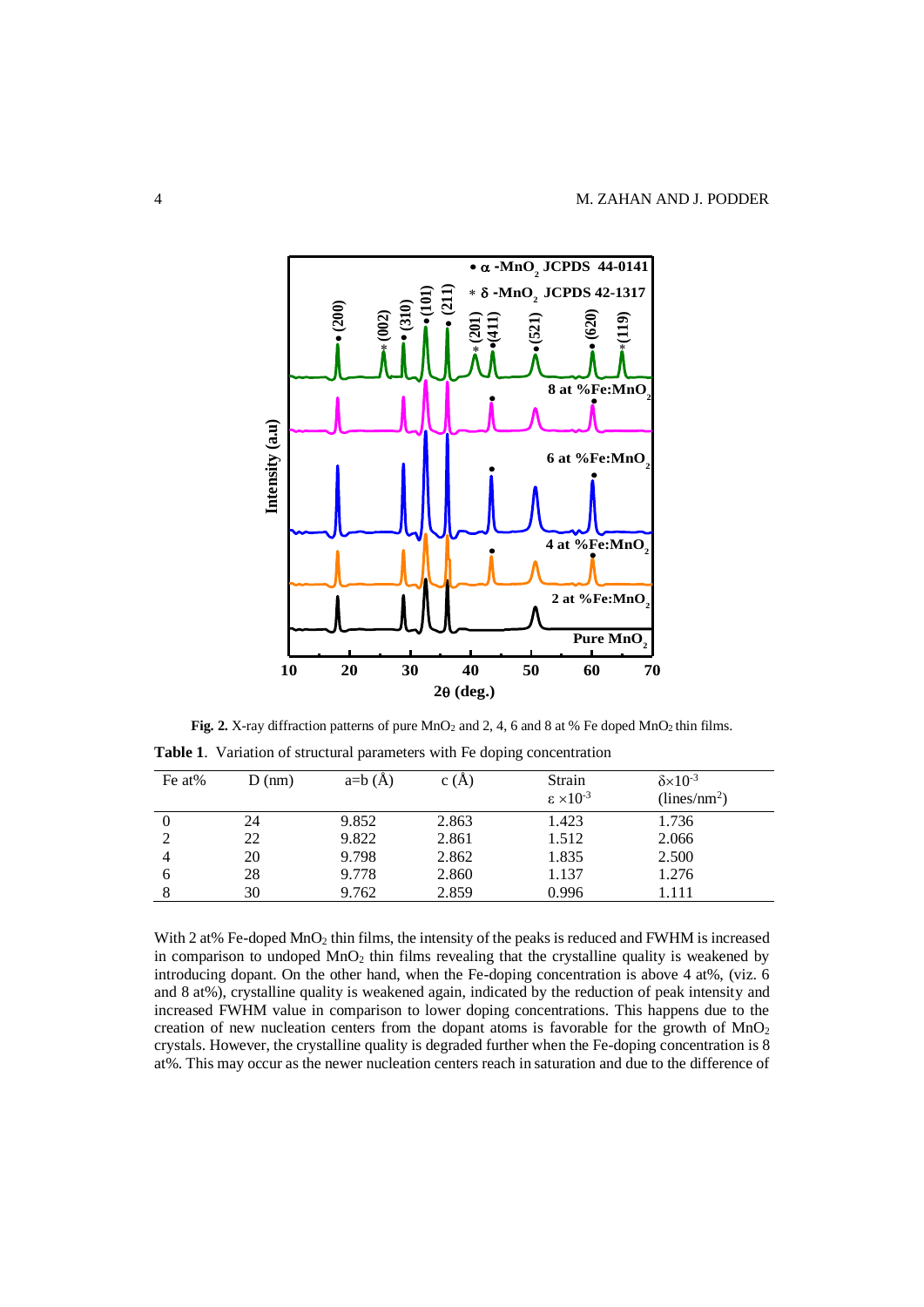## FE DOPED MnO<sub>2</sub> NANOSTRUCTURED THIN FILMS 5

ionic radius between Fe<sup>+2</sup> or Fe<sup>+3</sup> and Mn<sup>+2</sup> and large number of Fe<sup>+2</sup> or Fe<sup>+3</sup> replace Mn<sup>+2</sup> in lattice sites. The ionic radii of Fe<sup>+2</sup>, Fe<sup>+3</sup>and Mn<sup>+2</sup> are 70, 60 and 70 pm, respectively. Fe<sup>+2</sup> or Fe<sup>+3</sup> replacing  $Mn^{2}$  in lattice sites will lead to lattice distortion which results in a strain in  $MnO<sub>2</sub>$  thin films. When Fe ions exist in MnO<sub>2</sub> mostly in the form of Fe<sup>+2</sup>, due to its larger ionic radius than that of Mn<sup>+2</sup>, will lead to compression strain in the films. Therefore, XRD patterns shift towards the smaller angle. On the contrary, if Fe ions exist in  $MnO_2$  mainly in the form of Fe<sup>+3</sup> due to its smaller ionic radius than that of  $Mn^{2}$ , will lead to tensile strain in the films, producing a shifting of the peak towards higher angle. In Fe:  $MnO<sub>2</sub>$  alloys, Fe ions require having a valence of  $+2$  in order to properly substitute Mn<sup>+2</sup> ionic sites while maintaining charges neutrality. When Fe<sup>+3</sup> ions coexist with Fe<sup>+2</sup> ions in Fe:  $MnO_2$ , the Fe<sup>+3</sup> ions are likely to distort the lattice structure for holding charge neutrality

### *3.2 Optical properties*

The optical band gap of  $MnO_2$  and Fe:  $MnO_2$  films were calculated using Tauc relation. The optical band gaps of Fe:  $MnO<sub>2</sub>$  films are shown in Figure 3. The optical energy gap was obtained by extrapolating the linear part to  $x$ -axis. The energy gap reduces due to the increase in Fe doping concentration indicating the red shift [16]. Band gap decreases gradually up to 4 at% Fe doping due to s-p and p-d exchange interaction between  $Mn^{2}$  and Fe<sup>+2</sup> ions. At 6 at% Fe doping, band gap starts to increase due to phase transformation from  $\alpha$  to  $\delta$  [12]. Reduction of band gap may also be from p-d exchange interaction between  $Mn^{+2}$  and  $Fe^{+2}$  ions.



**Fig. 3.** Band gap versus different Fe %.

**Table 2** Band gap versus different Fe %

| Fe concentration (at $\%$ ) | Band gap (eV) |
|-----------------------------|---------------|
|                             | 3.31          |
| $\mathcal{D}_{\mathcal{L}}$ | 3.19          |
|                             | 2.98          |
| 6                           | 3.29          |
|                             | 3.43          |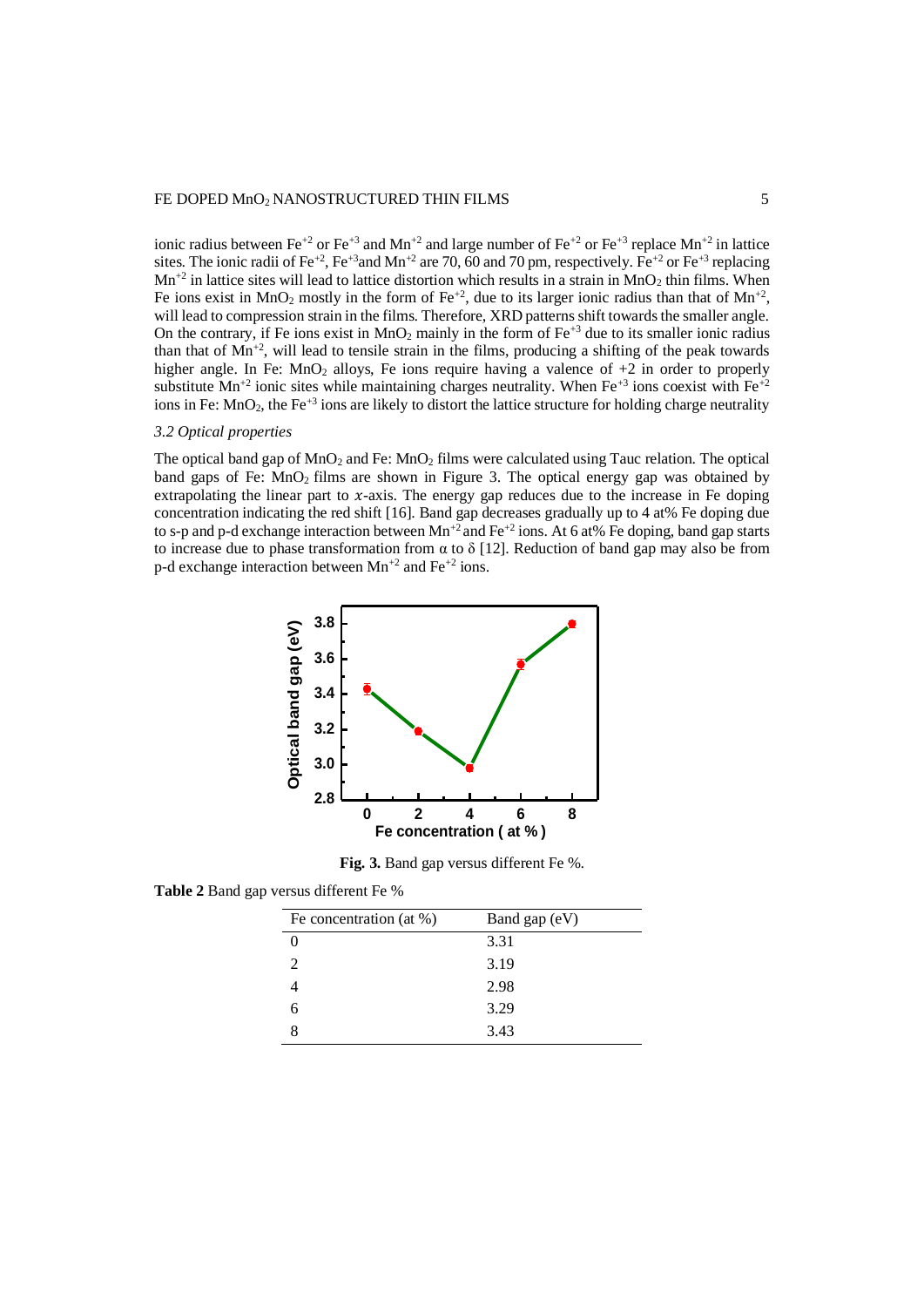#### *3.3. Electrical characterization*

The variation of electrical resistivity ( $\rho$ ) with temperature ranging from 27-150 °C for pure and 2, 4, 6 and 8 at % Fe doped MnO<sup>2</sup> thin films revealed that resistivity decreased with the increase of temperature. This type of variation indicates the semiconducting behavior of the films. In a polycrystalline oxide semiconductor, oxygen adsorption and desorption may occur at all temperatures when heat treated in air. The decrease in electrical resistivity may be due to oxygen decomposition process into the deposited film. Table 3 shows the data of resistivity (P), carrier concentration (n), and mobility (μ), and Hall coefficient  $(R<sub>H</sub>)$ .

| Fe at% |                            | n                              |                          | $R_{\rm H}$    |
|--------|----------------------------|--------------------------------|--------------------------|----------------|
|        | $(\times 10^3 \Omega - m)$ | $(x10^{17}$ cm <sup>-3</sup> ) | $\rm (cm^2 V^{1} s^{1})$ | $(cm^3C^{-1})$ |
|        | 3.56                       | 3.29                           | 2.81                     | 1.97           |
|        | 2.17                       | 3.86                           | 2.32                     | 1.53           |
|        | 1.95                       | 4.13                           | 1.87                     | 1.32           |
| 6      | 3.88                       | 4.02                           | 1.99                     | 1.68           |
|        | 4.79                       | 3.71                           | 2.17                     | 1.83           |

**Table 3.** Hall parameters of Fe:MnO<sub>2</sub> thin films variation with Fe concentrations

The carrier concentration raise and Hall mobility drops from pure to 4 at % Fe doping. It is evident that the relatively low resistivity at of pure  $MnO_2$ , compared to that of 4 at % Fe doping is mainly due to the increase of carrier concentration with some contribution from the decrease of mobility. This variation may for the sake of amount of oxygen vacancies. So if the oxygen vacancy was the dominant factor, its drop should have resulted in an increase in mobility, contrary to the Hall measurement.

#### *3.4 Sensing properties*

 $MnO<sub>2</sub>$  thin films can be used for the sensing of the several biomolecules such as antibody, enzyme, receptor protein, nucleic acid, glucose, whole cell or tissue section etc. The sensing mechanism of glucose based on the Fe:  $MnO<sub>2</sub>$  thin films are primarily related with variation of active layer conductivity under glucose molecules [17]. Changing of their electrical properties interested in adsorption of oxygen by trapping an electron from the conduction band of the  $MnO<sub>2</sub>$  semiconductor. Glucose sensing depends on the air oxidation of glucose molecules on the surface of the film layer and decomposition into glucono lactone  $(C_6H_{10}O_6)$  and hydrogen peroxide (H<sub>2</sub>O<sub>2</sub>). Oxidation of glucose molecules on the surface of the film results in hydrogen peroxide molecules which pass through the porous thin film and adsorb on the surface of the counter electrode layer. In this study the sensing ability of the prepared thin films with respect to glucose  $(C_6H_{12}O_6)$  was evaluated by four probe method where Fe:  $MnO_2$  thin film was the working electrode. In the glucose  $(C_6H_{12}O_6)$ solution, NaOH is added to accelerate the current to reach a stable state as glucose and OH<sup>-</sup> aqueous ions are adsorbed in the film surface as,

 $C^6H^{12}O^6 + H^2O + NaOH \rightarrow C^6H^{10}O^6 + O^2 + H_+ + 2e^-$ 

In our experiment we measured the current through the as-deposited thin films with and without glucose solutions to check the response of the film. At first, the current through the Fe doped MnO<sub>2</sub> thin films was measured (without glucose solution) applying constant supply voltage (+64V) varying with time. Then glucose solution was set with the working electrode and current was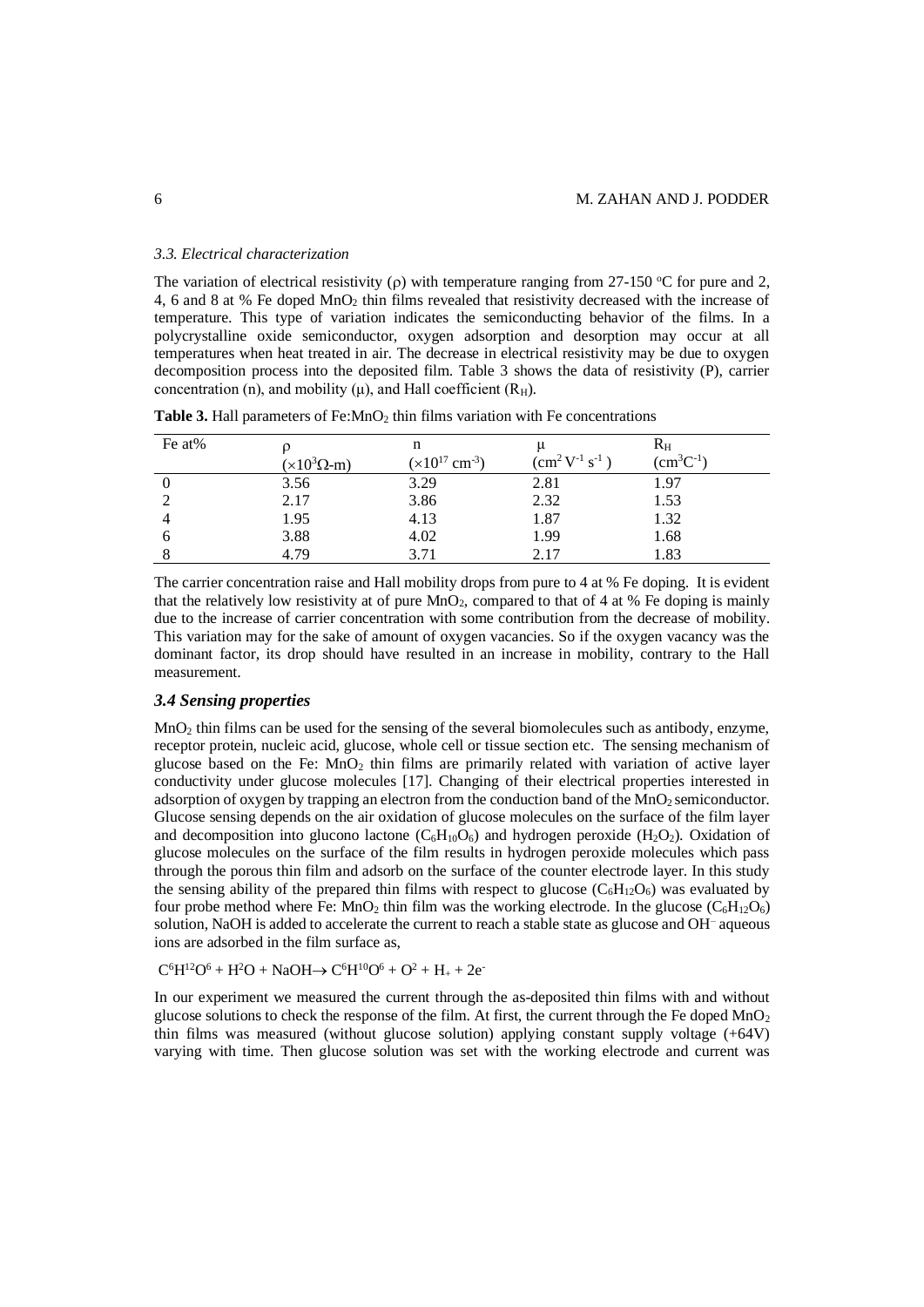## FE DOPED MnO<sub>2</sub> NANOSTRUCTURED THIN FILMS 7

measured under the same conditions and observed the variation in current values. With the variation in current values, the glucose sensing abilities of the deposited thin films were confirmed and sensitivity was calculated using the formula:

$$
S\left(\% \right) = \left| \frac{I_g \sim I_a}{I_g} \right| \times 100
$$

Where  $I_a$ the current of the sensor in air and  $I_a$  is the current under diffusive glucose. The dynamic properties of the sensor such as sensitivity, stability, response, and recovery times were all found to be time, Fe concentration and glucose concentration dependent.

#### *3.4.1 Sensing measurements*

In this experiment, recovery and response times on the variation of the sensing current of pure MnO<sub>2</sub> and 4 at% Fe:  $MnO<sub>2</sub>$  were observed with and without introduction of glucose. At first, for pure MnO<sup>2</sup> and 4at% Fe: MnO2, sensors' current was recorded in 5 minutes in air. Then, the current was observed with 0.2 M  $C_6H_{12}O_6$  glucose and found that current was sharply increased and after that, rapidly recovered the initial value. This result indicated that fabricated  $MnO<sub>2</sub>$  sensor has a good response time. For determining the reproducibility, this process was repeated. Figures 4a and 4b show the typical current-time response plot of pure and 4 at % Fe:  $MnO<sub>2</sub>$  thin films, respectively.

It was observed that with the increase of time, the response and recovery times of the sensor were increased. It is clearly observed that the sensing current is increased with the Fe concentration and maximum current response is obtained at 4 at% Fe doping. This may be due to the incorporation of Fe into  $MnO<sub>2</sub>$  and having more active sites for the detecting of glucose, displaying a shorter time. Both MnO<sub>2</sub> and Fe: MnO<sub>2</sub> act as active electrodes showing high current response with glucose solution and no noise was found as displayed in Figures 4a and 4b.



Fig. 4. Current-time response plot of (a) pure  $MnO<sup>2</sup>$ . (b) 4 at% Fe:  $MnO<sup>2</sup>$ .

The reason of the phenomenon for the observed waveform is that the current of the prepared thin films changed when the aqueous glucose was adsorbed. This waveform shows a significant response which is clearly demonstrated by the change in current of undoped and Fe doped  $MnO<sub>2</sub>$  thin films. MnO<sup>2</sup> become more sensitive with a fast response in the presence of Fe which may due to their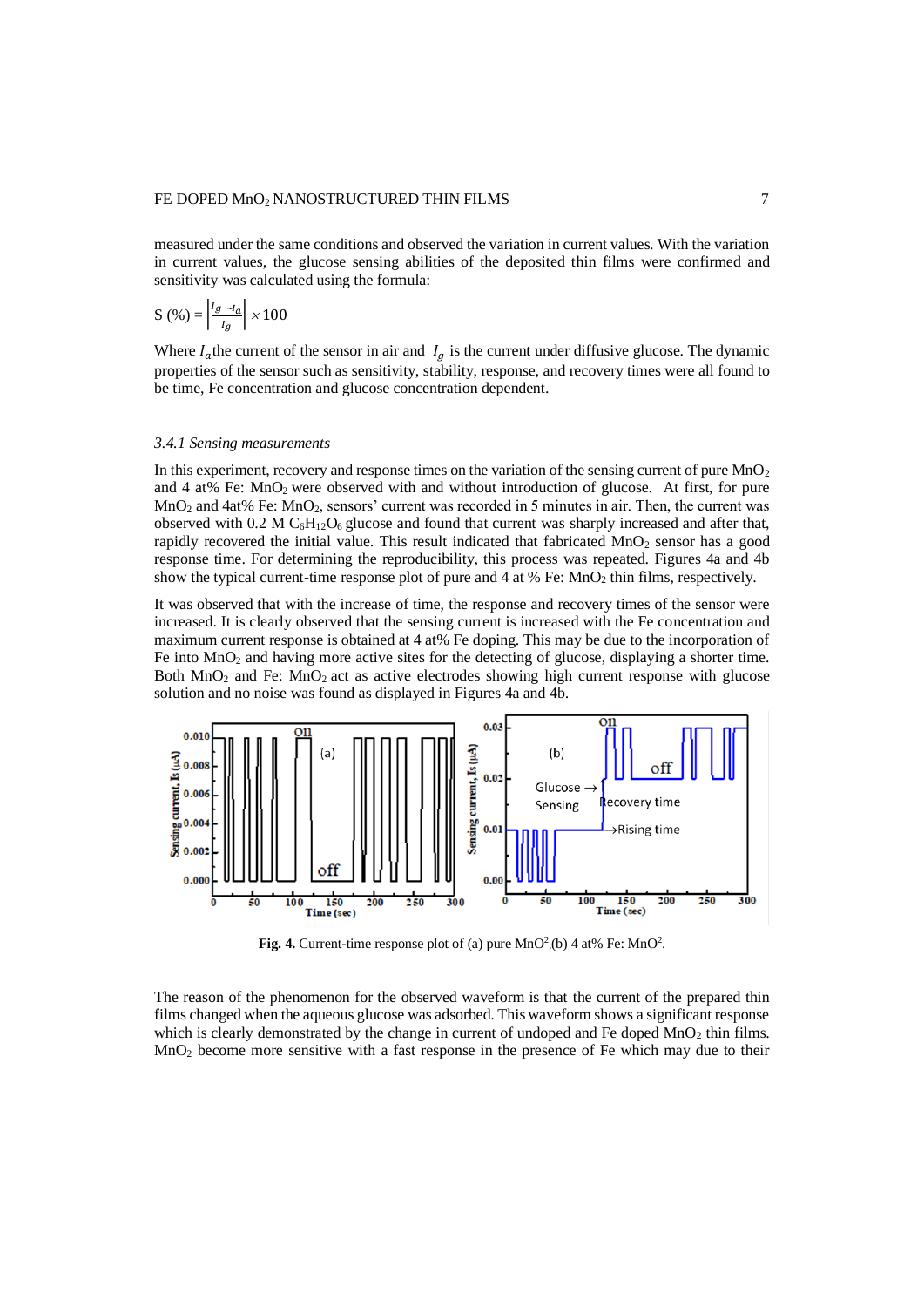unique surface properties such as a high surface area and a high pore density of surface that facilitate the transport of reactant (glucose) molecules and to enhance sensing performance. The main influence of glucose sensing properties to improve in the case of doped materials is also for enhancing the electrical properties. This leads to an increase of the electron concentration which eventually increases the oxygen vacancies-related defects in MnO<sub>2</sub> nanoparticles. Therefore, more adsorption sites for glucose (liquid) molecules are provided by these oxygen vacancies causing the surface to be highly active for reaction so that sensing properties are improved. The rectangular response shown in Figure 4 confirms that there is no negative influence of D-glucose ( $C_6H_{12}O_6$ ) on the sensing performance of Fe doped $MnO_2$  thin films. Furthermore, high supply voltage and low glucose concentration may responsible for rectangular response. The sudden increase and decrease in current may occur by means of complete oxidation-reduction of glucose through film surface due to the effect of high supply voltage. A slight increase in current can be explained by a partial oxidation of glucose. In this system the film acts as an electron transmitter where electron conversion is occurred at high potential on the surface of the film. On the other hand at lower glucose concentration  $(\leq 1 \text{ mol}/ L)$  there is absence of any noise and the stages are well-formed which indicates a complete glucose oxidation. Hence glucose is deprotonated to gluconolactone  $(C_6H_{10}O_6)$ in alkaline (NaOH) assisted aqua solution and adsorbs to the catalytic active film surface.

#### *3.4.2 Measurements of response time*

The response time was measured from the plot of time vs sensing current (with glucose) as shown in Figure 5. Figures 5 (a) and (b) show the response time of pure MnO<sub>2</sub> and 4 at% Fe doped MnO<sub>2</sub> thin films electrode as 1.13 s and 1.02 s, respectively. Which may be due to the incorporation of Fe into  $MnO<sub>2</sub>$ , the Fe:  $MnO<sub>2</sub>$  may own more active sites for the detecting of glucose, displaying a shorter time for the detecting of glucose.



**Fig. 5.** Response time of (a) pure  $MnO<sub>2</sub>$  and (b)  $4at\%$  Fe:  $MnO<sup>2</sup>$ .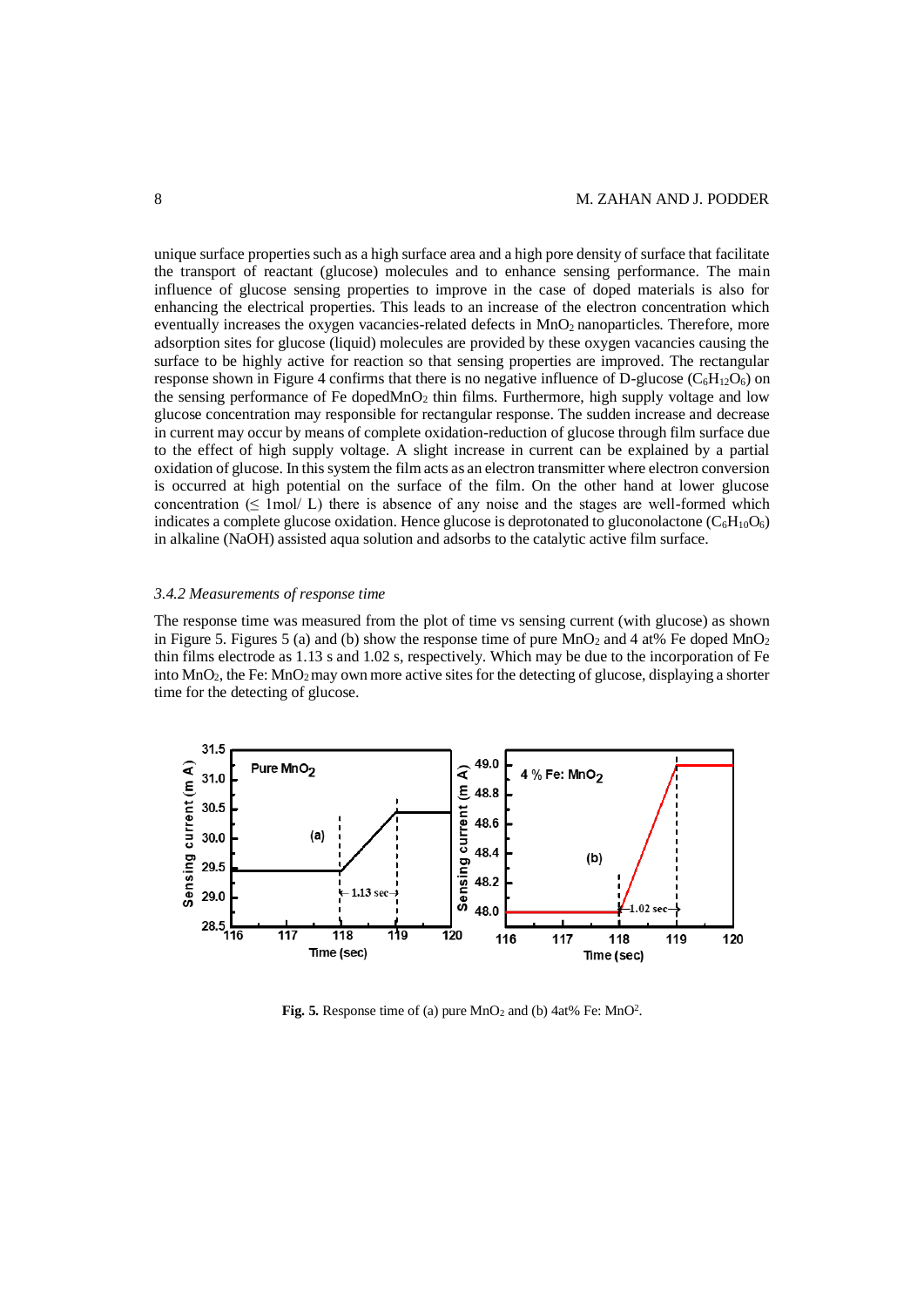## FE DOPED MnO<sub>2</sub> NANOSTRUCTURED THIN FILMS 9

#### *3.4.3 Sensitivity with Fe concentration*

Figure 6 (a) shows the glucose response of pure  $MnO<sub>2</sub>$  and 4 at% Fe doped  $MnO<sub>2</sub>$  thin films. The response was dramatically increased with the increase of Fe concentration especially for 4 at% than other concentrations. The sensitivity of the thin films prepared in this study is found higher than those in previous reports of spin-coated or electrodeposited  $MnO<sub>2</sub>$  films [18].



**Fig. 6.** (a) Glucose sensitivity variation with Fe concentration at 5 minutes, and (b) Glucose sensitivity of pure  $MnO<sub>2</sub>$  and 4 at% Fe: $MnO<sub>2</sub>$  variation with time.

#### *3.4.4 Sensitivity with time*

The Fe:  $MnO_2$  electrode exhibited better sensitivity for glucose detection than pure  $MnO_2$  film shown in Figure 6(b). Higher sensitivity may occur by means of higher surface area to volume ratio of the Fe: MnO<sub>2</sub> than surface area of MnO<sub>2</sub> for catalytic activity. However, the Fe: MnO<sub>2</sub> electrode showed a higher detection than that of  $MnO<sub>2</sub>$  because Fe:  $MnO<sub>2</sub>$  showed more rising and recovery times than that of  $MnO_2$ . Fe ions may be distributed homogeneously throughout the porous surface of Fe:MnO<sub>2</sub> electrode. As a result local electron transfers due to redox reaction through the Fe:MnO<sub>2</sub> surface resulting higher detection of 4 at % Fe concentration. The high glucose detection of 4 at% Fe:  $MnO<sub>2</sub>$  indicates the superior catalytic activity than pure  $MnO<sub>2</sub>$ .

### *3.4.5 Sensitivity with glucose concentration*

Figure 7 indicates the correlation of sensitivity between pure  $MnO<sub>2</sub>$  and 4 at % Fe: MnO<sub>2</sub> by changing the glucose concentration. It is found that both of the sensitivities change exponentially which satisfy the results reported by Hartono et al. [19] and Kondo et al. [20]. The sensor requires an elevated operating temperature to enhance redox reactions to achieve the optimum conditions. Dynamic responses of the sensor to different glucose concentrations of 0.05, 0.1, 0.3, 0.5 and 1 mol/L are shown in Figure 7. The dynamic response was not linear with respect to glucose concentrations. It is believed that at a particular concentration of  $C_6H_{12}O_6$ , saturation may take place due to a lack of adsorbed oxygen ions to react with analytic molecules.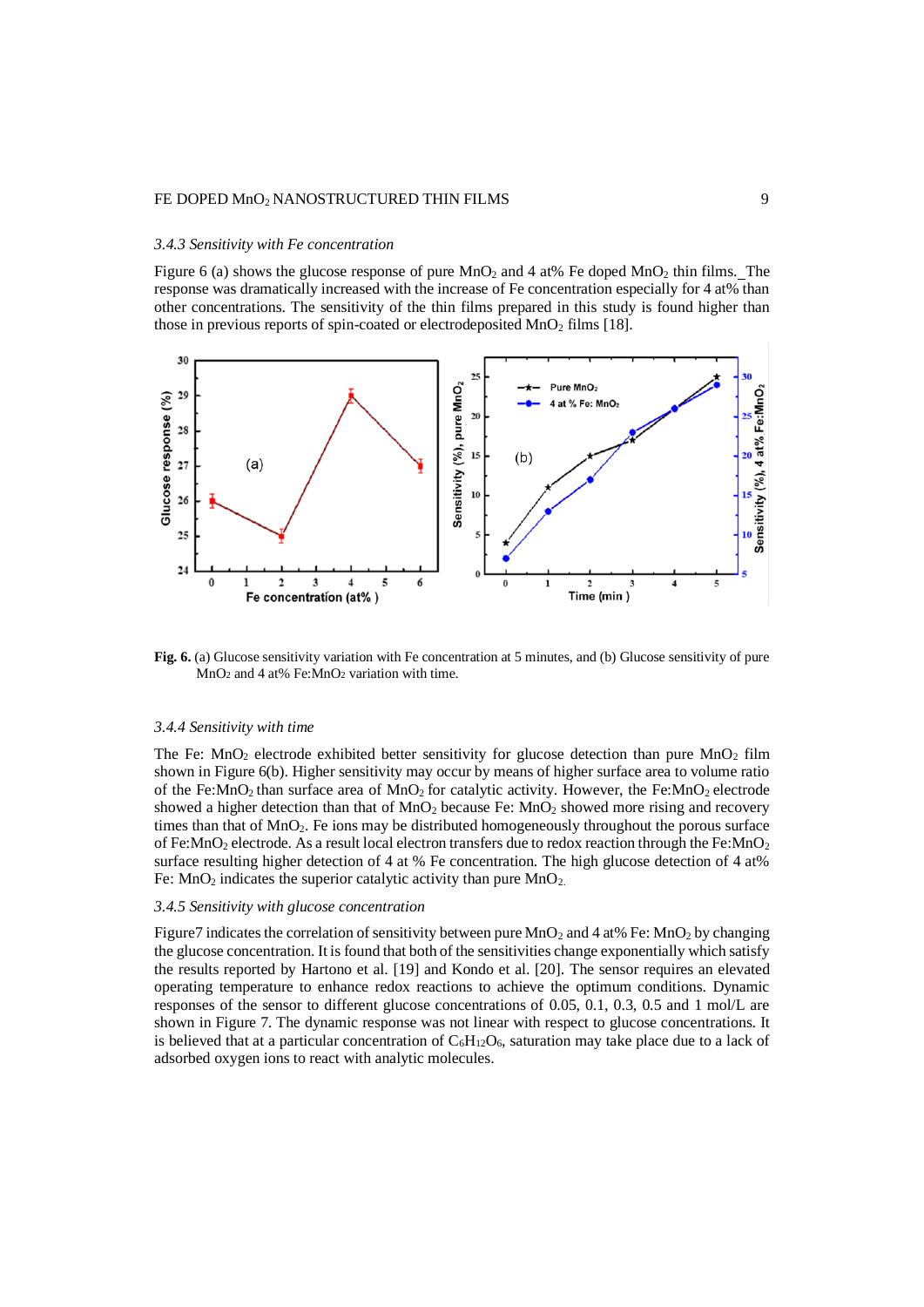

Fig.7. Glucose sensitivity of pure MnO<sub>2</sub> and 4at% Fe.

It is well known that in an air environment, oxygen molecules adsorb onto the surface of the nanostructured MnO<sub>2</sub> layer to form  $O_2$ , O and  $O^2$  ions by extracting electrons from the conduction band. The oxygen adsorptions on the surface of nano oxides can be explained by the following reactions:

$$
O_{2 (gas)} \leftrightarrow O_{2 (ads)}
$$
\n
$$
O_{2 (ads)} + e^{-} \leftrightarrow O_{2 (ads)}
$$
\n
$$
O_{2 (ads)} + 2 e^{-} \leftrightarrow 2 O_{(ads)}
$$
\n
$$
O_{(ads)} + e^{-} \leftrightarrow O_{(ads)}^{2}
$$

The positively charged  $MnO<sub>2</sub>$  surface and negatively charged adsorbed oxygen ions form a depletion region at the surface. Adsorbed oxygen can easily penetrate through the nanoparticle of around 20 nm diameter and so free carriers can travel through it. When the device of nanostructured  $MnO<sub>2</sub>$  is exposed to glucose, a complete removal of adsorbed oxygen from the nanoparticle will produce a highly conductive channel. With Fe donor, it is possible to grow n-type electron induced ferromagnetic semiconductor, to dissociate molecules and combine with the adsorbed oxygen, thus reinjecting electrons. Due to increased concentration of electrons, the depletion region decreases to produce a conductive channel along the nanoparticle, which strongly increases conductivity and thus higher sensitivity was found at 4 at% Fe:  $MnO<sub>2</sub>$  than pure  $MnO<sub>2</sub>$  thin film electrode.

#### **4. CONCLUSIONS**

The surface morphology, structural, optical and electrical properties of pure MnO<sub>2</sub> and Fe-doped MnO<sup>2</sup> thin films synthesized by a spray pyrolysis technique with different Fe concentrations of 0, 2, 4, 6 and 8 at% are investigated. The surface homogeneity of the deposited thin films increases with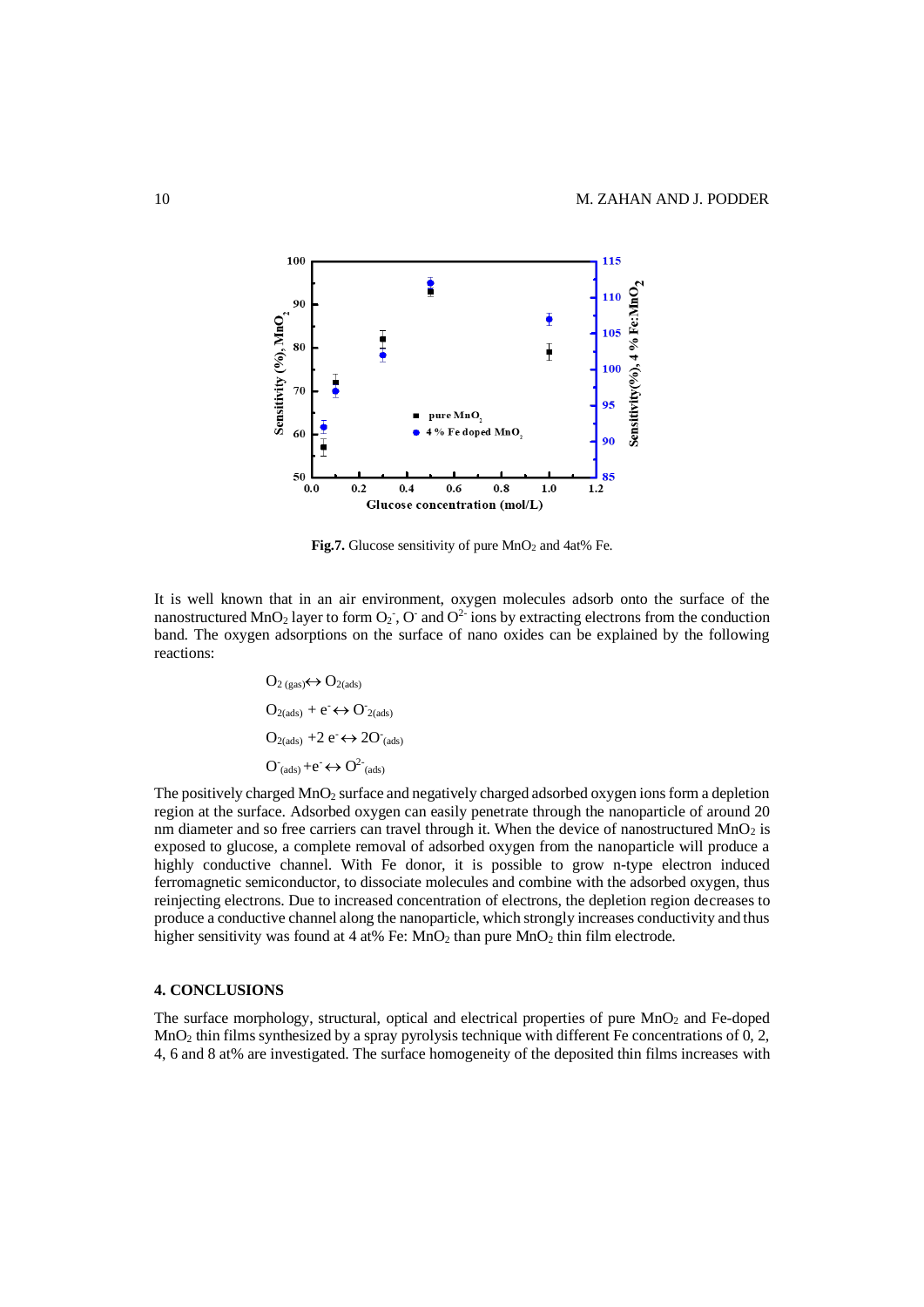Fe content due to the effect of friction among the charge carriers. The surface is consisting of agglomerated nanoparticles. The crystallite size was calculated as 20 nm at 4 at%, may be suitable for sensor developments. Moreover, small crystallite size, regularity of surface morphology, low resistivity, and high carrier concentration obtained at 4 at% Fe-doped MnO<sub>2</sub> thin films could be a favorable nanostructured biomedical sensor for glucose  $(C_6H_{12}O_6)$  response. This indicates that  $MnO<sub>2</sub>$  act as electrode which has better catalytic properties for the oxidation of glucose.

## **ACKNOWLEDGEMENTS**

Muslima Zahan gratefully acknowledges the financial support approved by BUET authority for this project to conduct Ph. D research. Funding by the Ministry of Science and Technology, Government of the People's Republic of Bangladesh is also acknowledged for a Project (Project Number: 39.00.0000.09.14.009.2019/PHY'S-21/491). This publication is dedicated to the birth centenary of Bangabandhu Sheikh Mujibur Rahman, the 'Father of the nation of Bangladesh'.

### **REFERENCES**

- [1] Y. Ma, C. Fang, B. Ding, G. Ji, J. Y. Lee, Fe doped MnxO<sup>y</sup> with hierarchical porosity as a high performance lithium-ion battery anode, Adv. Mater. **25**, 4646–4652, 2013.
- [2] N. R. Chodankar, D. P. Dubal, A. C. Lokhande, A. M. Patil, J. H. Kim and C. D. Lokhande, An innovative concept of use of redox-active electrolyte in asymmetric capacitor based on MWCNTs/MnO<sub>2</sub> and Fe<sub>2</sub>O<sub>3</sub> thin Films, Sci. Rep., **6**, 39205, 2016.
- [3] Y. Dai, A. Molazemhosseini, K. Abbasi, C. C. Liu, A cuprous oxide thin film non-enzymatic glucose sensor using differential pulse voltammetry and other voltammetry methods and a comparison to different thin film electrodes on the detection of glucose in an alkaline solution, Biosensors, **8**(4), 1–13, 2018.
- [4] K. Tian, M. Prestgard, A. Tiwari, A review of recent advances in nonenzymatic glucose sensors, Mat. Sci. Eng. C, **41**, 100–118, 2014.
- [5] P. P. Sahay, A. K. Kushwaha, Electrochemical super capacitive performance of potentiostatically cathodic electrodeposited nanostructured MnO2 films, J. Solid State Electrochem., **21**, 2393–2405, 2017.
- [6] X. He, D. Hubble, R. Calzada, A. Ashtamkar, D. Bhatia, S. Cartagena, P. Mukherjee, H. Liang, A silvernanoparticle-catalyzed graphite composite for electrochemical energy storage, J. Power Sources, **275**, 688–693, 2015.
- [7] F. Mattelaer, P. M. Vereecken, J. Dendooven, and C.e Detavernier, Deposition of MnO Anode and MnO<sub>2</sub> cathode thin films by plasma enhanced atomic layer deposition using the  $Mn$ (thd)<sub>3</sub> precursor, Chem. Mater., **27**, 3628–3635, 2015.
- [8] W. H. Bloss, F. P. Sterer, H.W. Schock, Advances in solar energy, An Annual Rev. Res. Develop., **4**, 275, 1988.
- [9] K. Tian, M. Prestgard and A. Tiwari, A Review of recent advances in nonenzymatic glucose sensors, Mater. Sci. Engin. C, **41**, 100–118, 2014.
- [10] G. Kim, I. Ryu, S. Yim, Retarded saturation of the areal capacitance using 3D-aligned MnO<sub>2</sub> thin film nanostructures as a supercapacitor electrode, Sci. Rep., **7**, 8260, 2017